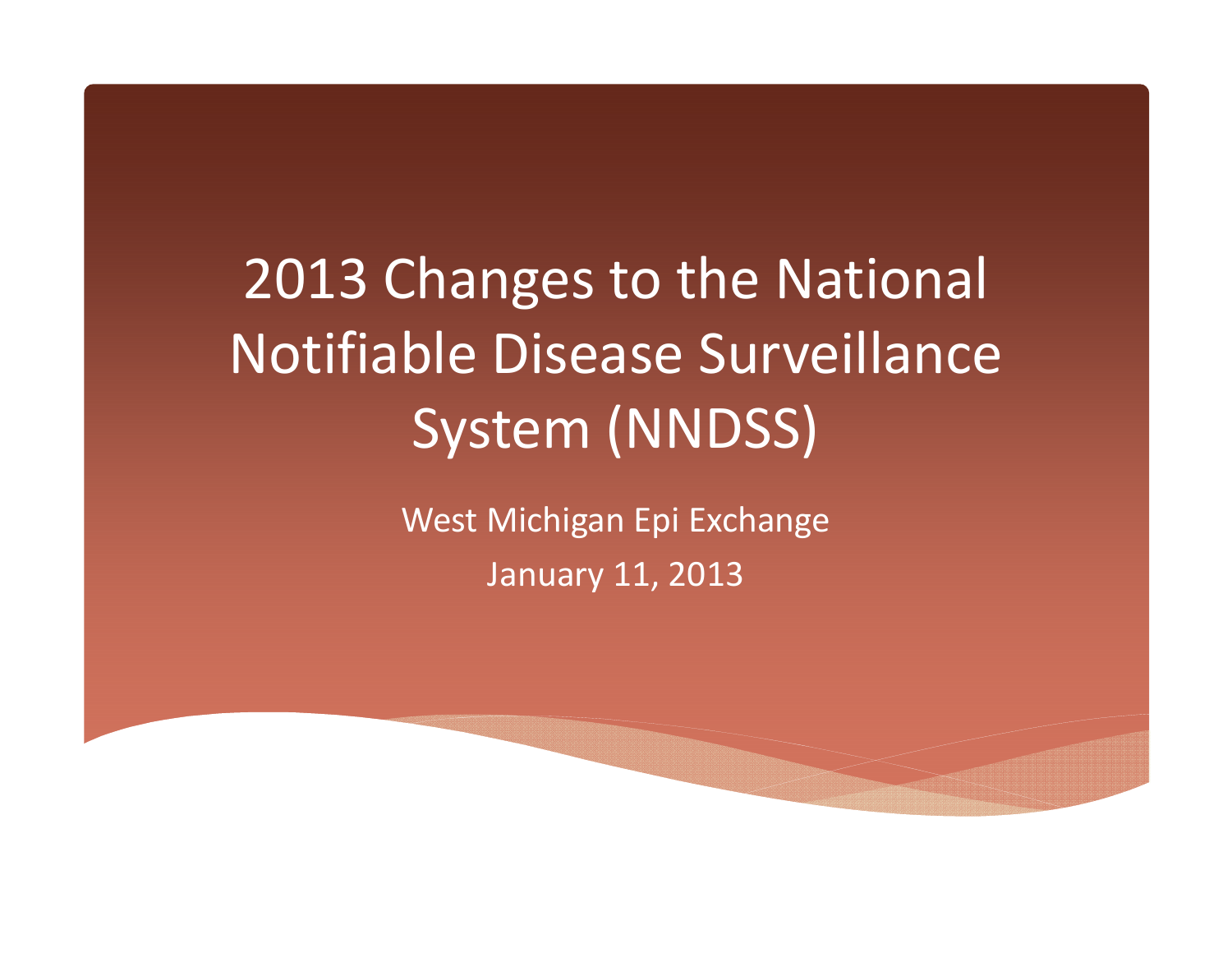### Background

- The list of nationally notifiable infectious diseases is revised periodically.
	- Disease may be added as <sup>a</sup> new pathogen emerges.
	- Disease may be deleted as incidence declines.
- The Council of State and Territorial Epidemiologists (CSTE), with input from CDC, makes recommendations *annually* for additions and deletions to the list of nationally notifiable diseases.
- ⊁ Reporting of diseases is mandated at the state level and the list varies slightly by state.
	- CDC has some case definitions available to non‐nationally notifiable diseases.
	- For other diseases there is not <sup>a</sup> national case definition.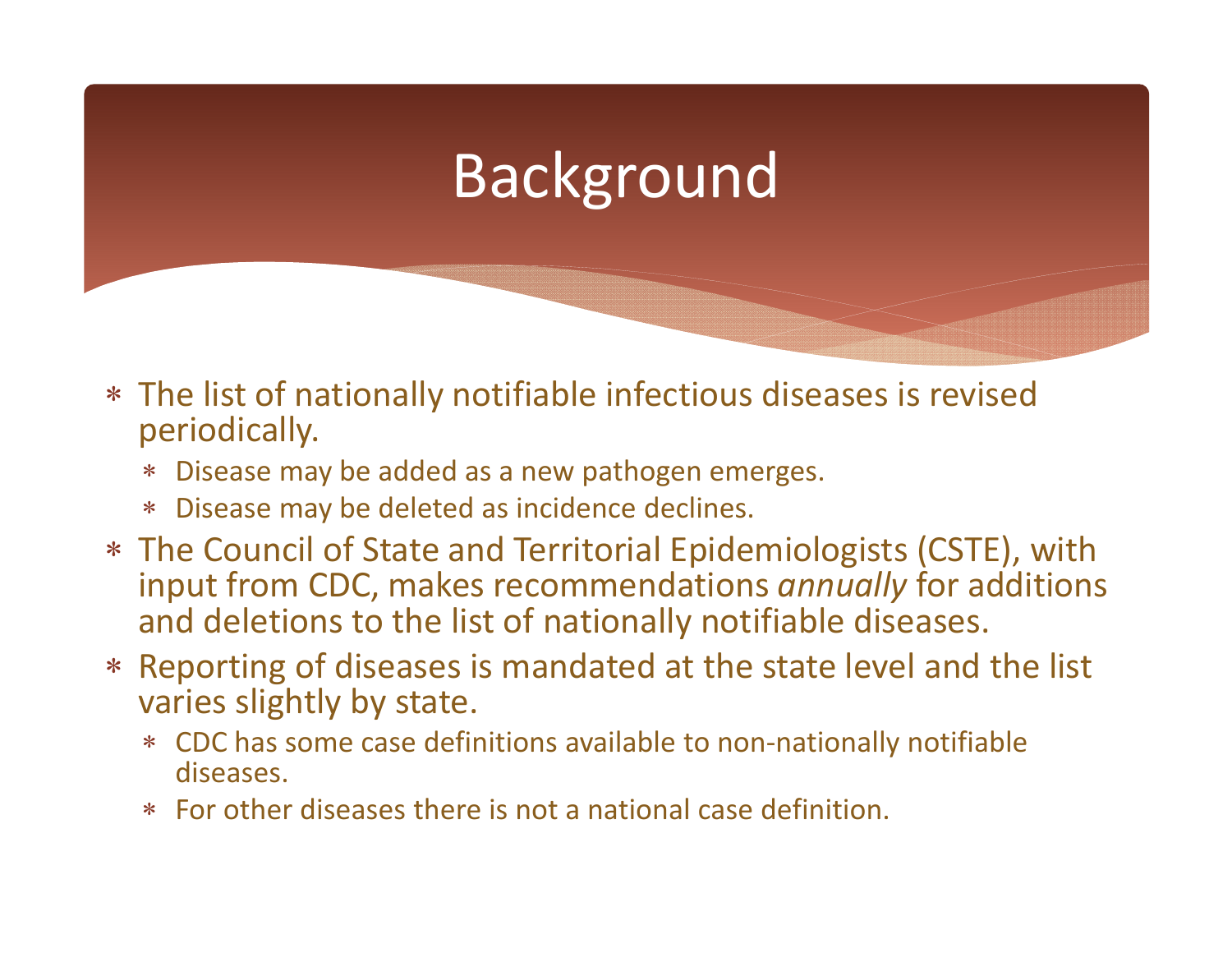### 2013 NNDSS Changes

- Various revisions to case definitions and laboratory criteria for selected national surveillance case definitions.
- New National reportable condition, Leptospirosis.
- Should be used for reporting new 2013 cases beginning in January 2013.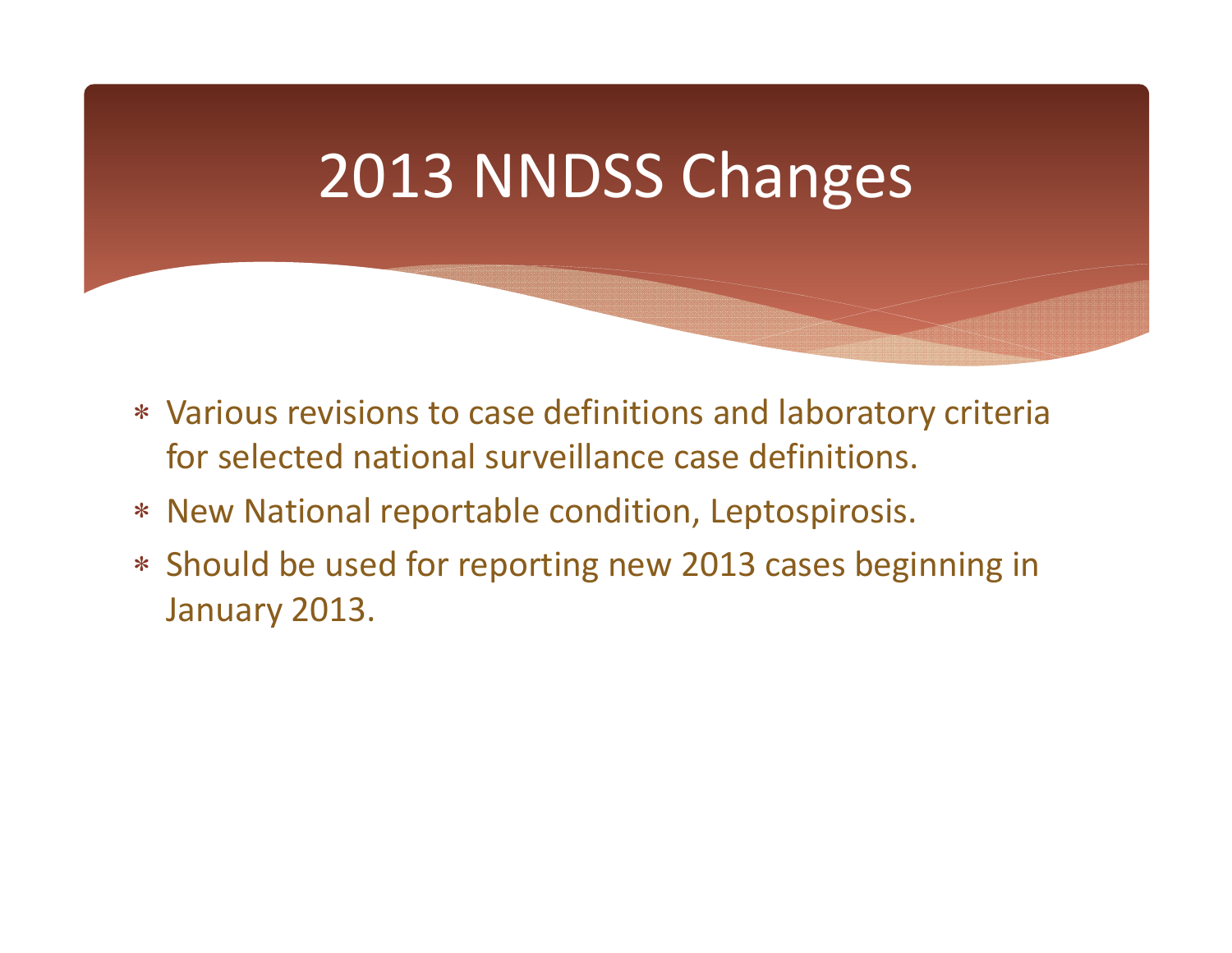#### Where can these revisions be found?IN DEH **Departs Case Investigation Displa** Cases ∏< Fi **New Case New Aggregate** Ca Cases The CDC's case definitions for Nationally Notifiable **Searches** Infectious Conditions can be found at: **New Search** www.cdc.gov/nndss or from the 'Case Definitions' link in Inv **New Aggregate** Search MDSS.Comp **Disease Specific** Search Up A link to the case definition for each condition is ∗ **Search Field** Comp available on the CDInfo website Up Records (www.michigan.gov/cdinfo), just click on 'Communicable **Case Definitions** Active **Alert Rules** Diseases (A‐Z)' then navigate to the condition of interest. Display Active **CONTROL** Centers for Disease Control and Prevention С CDC 24/7: Savina Lives, Protectina People.™ SEARCH Active Case A-Z Index **A B C D E F G H I J K L M N O P Q R S T U V W X Y Z # Form Name Definition** National Notifiable Diseases Surveillance System (NNDSS) Carbapenem-Active Resistant **NNDSS Home CRE Tip Sheet** Email page link Enterobacteriaceae Data Collection and Print page Reporting FRecommend 2 V Tweet H Share ampylobacte **MDCH Campylobacter Case Definition Update History and Background NNDSS Home** phConnect Downloads and See Varicella Resources CDC's National Notifiable Diseases Chlamydia (Genital) MDCH STD Website **Case Definitions** Surveillance System (NNDSS) is a **Fact Sheets** Chlamydia and Gonorrhea Reporting Tip Sheet multifaceted public health disease surveillance system that gives public **NNDSS Fact sheet** *Vitäl*signs Cholera health officials powerful capabilities to **Search Conditions By DNDHI** monitor the occurrence and spread of Learn about the latest Clostridium difficile Clostridium difficile (C. diff) Tip Sheet **Name** diseases. Facets of NNDSS are used by public health data. BioSense Program<sup>因</sup> Coccidioidomycosis Fungal Disease Flowchart numerous state, territorial, tribal, and Read CDC Vital Signs local health departments; and by partner organizations, such as the Reportable Fungal Diseases Presentation Council of State and Territorial Epidemiologists (CSTE), to (Leave blank to see all Creutzfeldt-Jakob conditions)  $\sim 10^{-11}$  km Contact Llei  $O_{2}$  and  $O_{1}$   $O_{2}$   $O_{2}$   $O_{2}$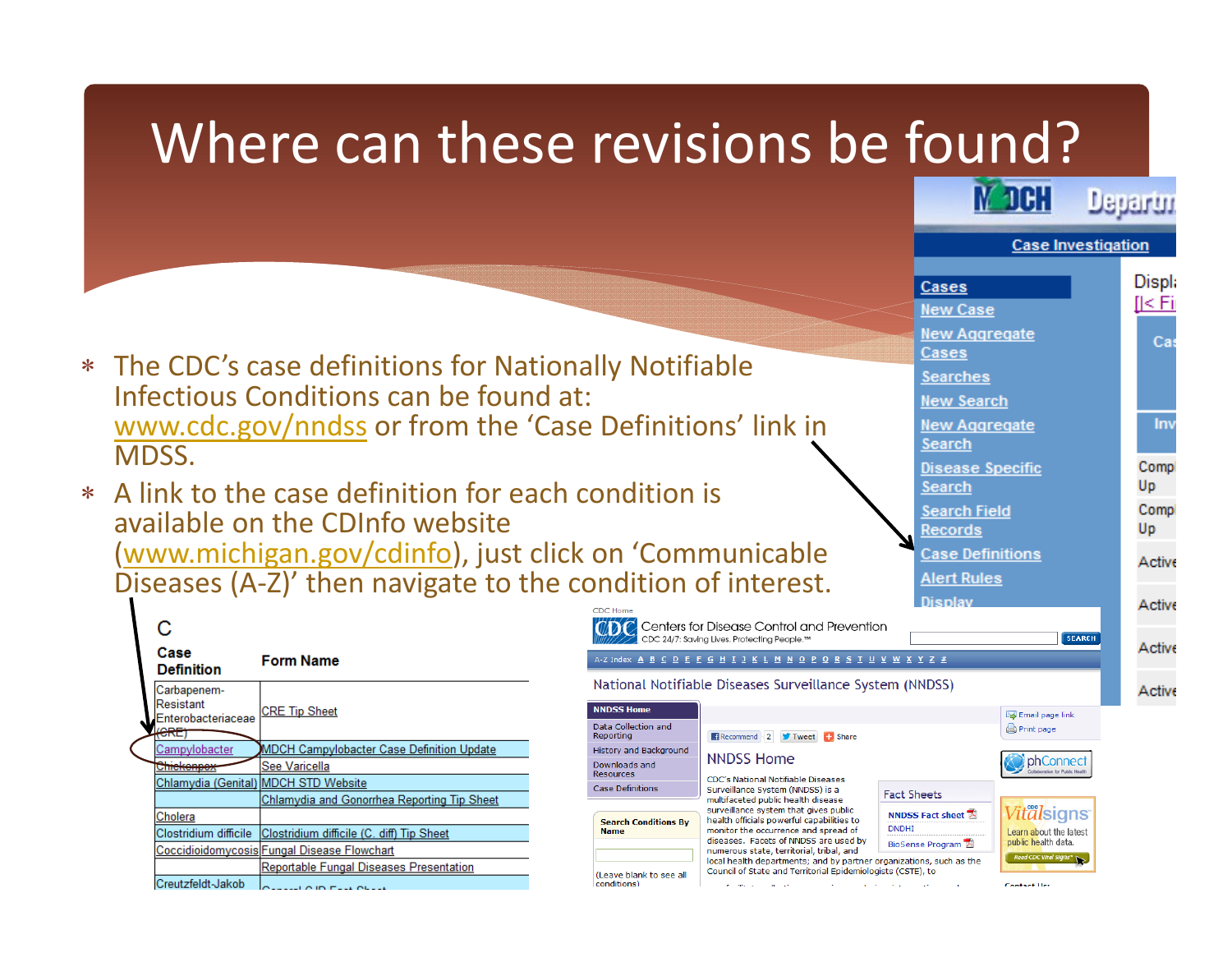### Hansen's Disease

- Revisions to the clinical, laboratory and case classification criteria.
- 2013 Clinical Description:
	- Revised characteristics of the four major forms of the disease.
	- Adds <sup>a</sup> stipulation to the clinical criteria.
		- The following characteristics are typical of the major forms of the disease, *though these classifications are assigned after <sup>a</sup> case has been laboratory confirmed.*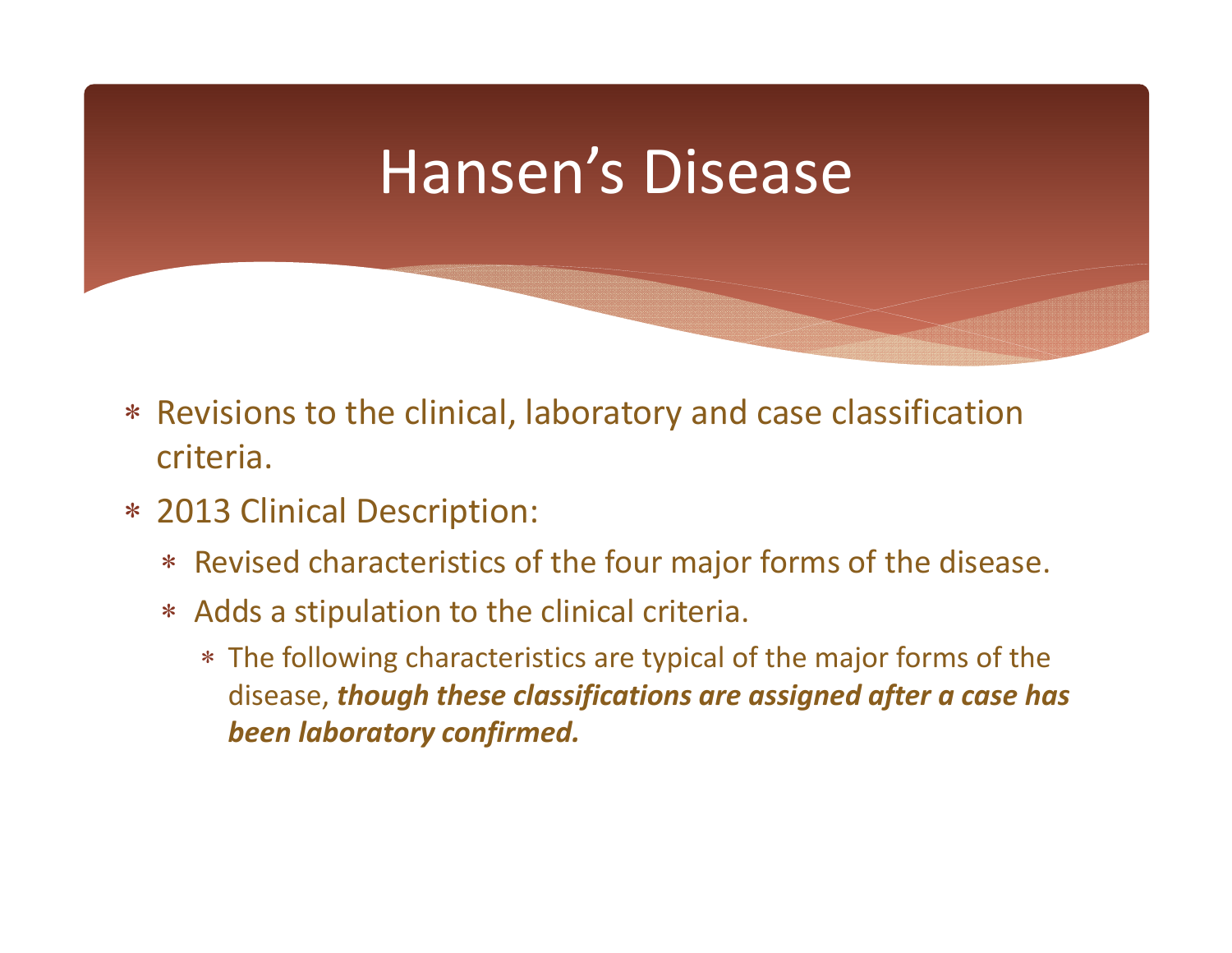### Hansen's Disease

#### Revisions to forms of the disease:

- *Tuberculoid*: one or <sup>a</sup> few well‐demarcated, hypopigmented, **and hypoesthetic or** anesthetic skin lesions, frequently with active, spreading edges and <sup>a</sup> clearing center; peripheral nerve swelling or thickening also may occur.
- *Lepromatous*: <sup>a</sup> number of erythematous papules and nodules or an infiltration of the face, hands, and feet with lesions in <sup>a</sup> bilateral and symmetrical distribution that progress to thickening of the skin, **possibly with reduced sensation.**
- $\ast$  *Borderline (dimorphous)*: skin lesions characteristic of both the tuberculoid and lepromatous forms.
- $*$  *Indeterminate*: early lesions, usually hypopigmented macules, without developed tuberculoid or lepromatous features **but with definite identification of acid‐fast bacilli in Fite stained sections.**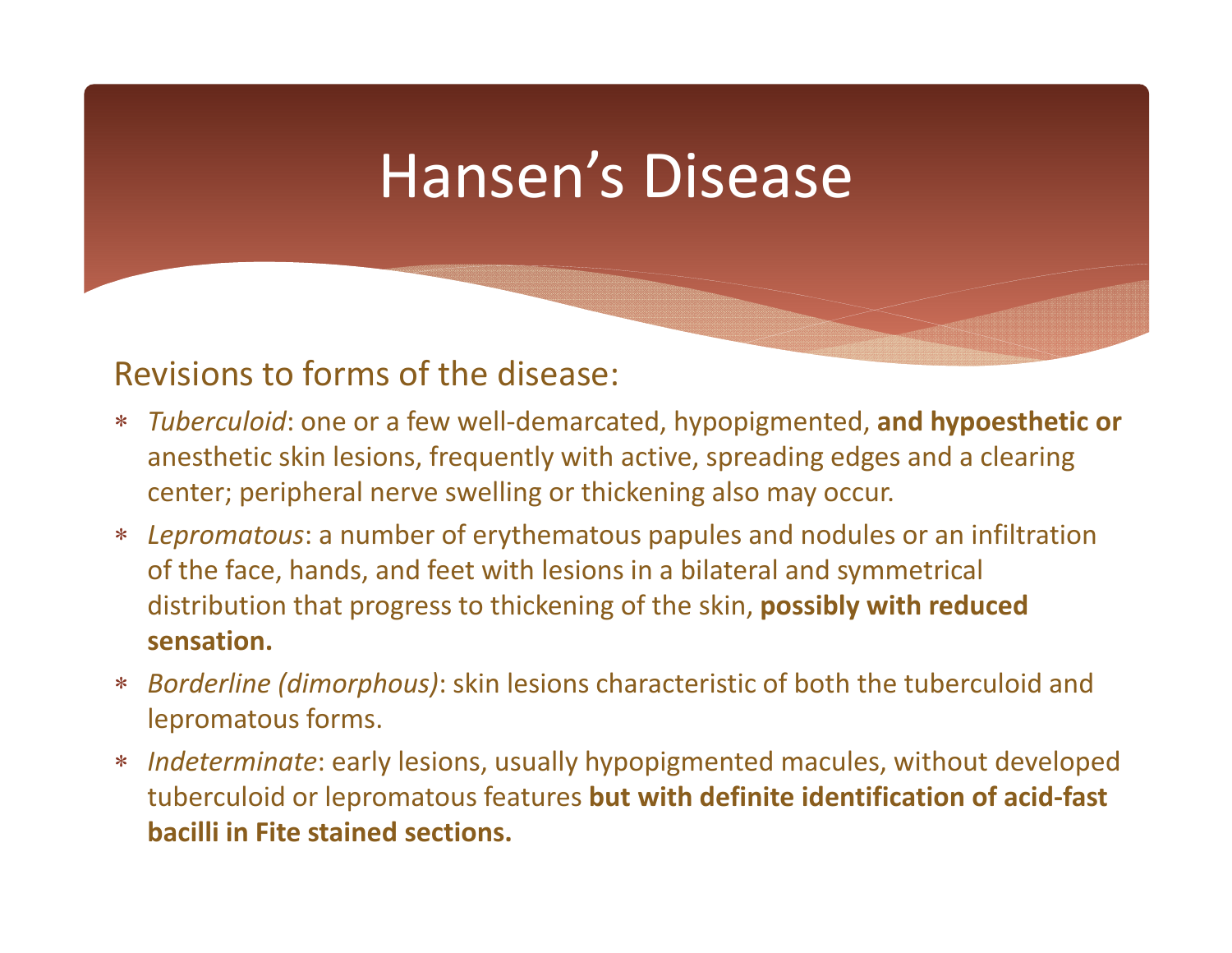### Hansen's Disease

#### Laboratory Criteria for Diagnosis:

- Additions to confirmed case definition:
	- Confirmed: Demonstration of acid fast bacilli in skin or dermal nerve **froma biopsy of <sup>a</sup> skin lesion using Fite stain, without growth of mycobacteria on conventional media (if done).**
	- **OR Identification of noncaseating granulomas with peripheral nerve involvement, without growth of mycobacteria on conventional media (if done).**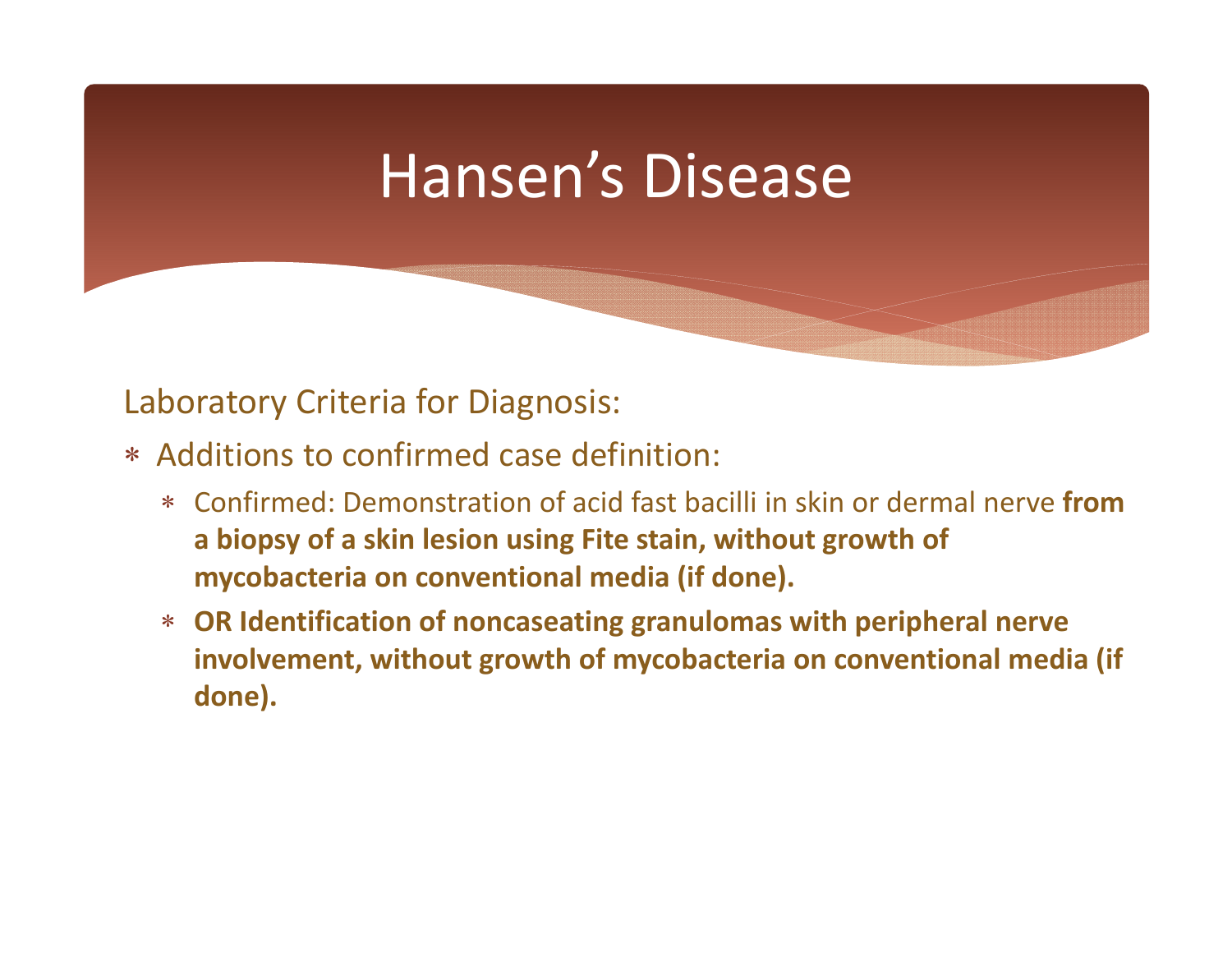

- Revisions to the surveillance case definition to include <sup>a</sup> clinical description
- Modifies the probable and confirmed case classification
- Deletes the suspect case definition

### **Clinical Description:**

- **Specifies rash as maculopapular**
	- An acute illness characterized by:
		- Generalized, **maculopapular** rash lasting ≥3 days; AND
		- Temperature ≥101°F or 38.3°C; AND
		- Cough, coryza, or conjunctivitis.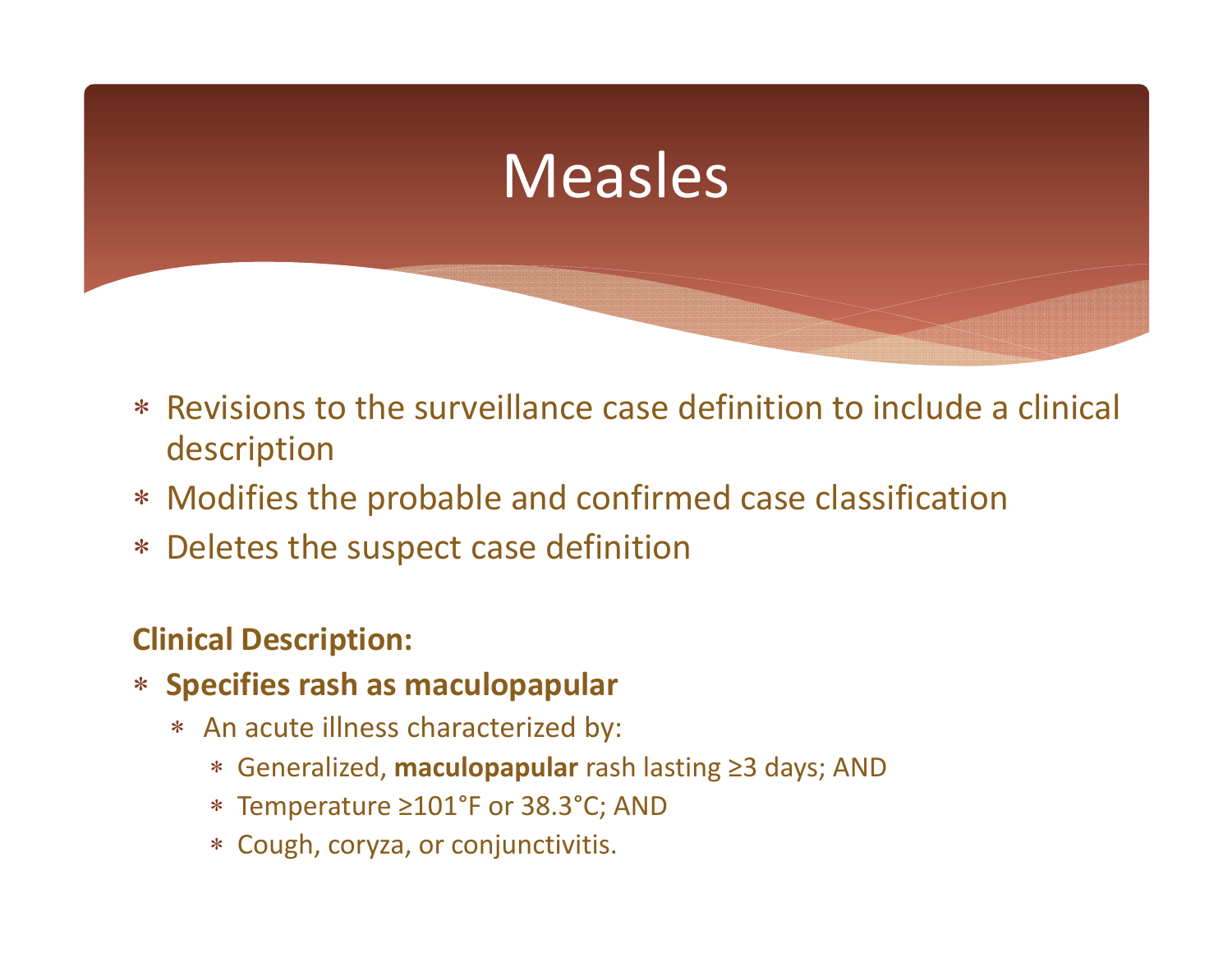### Measles

#### Revisions to case classifications

- **Probable:** changed lab criteria from 'no serological or virologic testing to '**no measles laboratory testing'**.
- $*$  **Confirmed**: Clinical criteria of '**acute febrile rash** illness† is needed in addition to confirmatory lab results.
	- Added **IgG seroconversion‡ or <sup>a</sup> significant rise in measles immunoglobulin G antibody‡ using any evaluated and validated method** as confirmatory labs

#### Added comments:

- **‡ Not explained by MMR vaccination during the previous 6‐45 days.**
- **§ Not otherwise ruled out by other confirmatory testing or more specific measles testing in <sup>a</sup> public health laboratory.**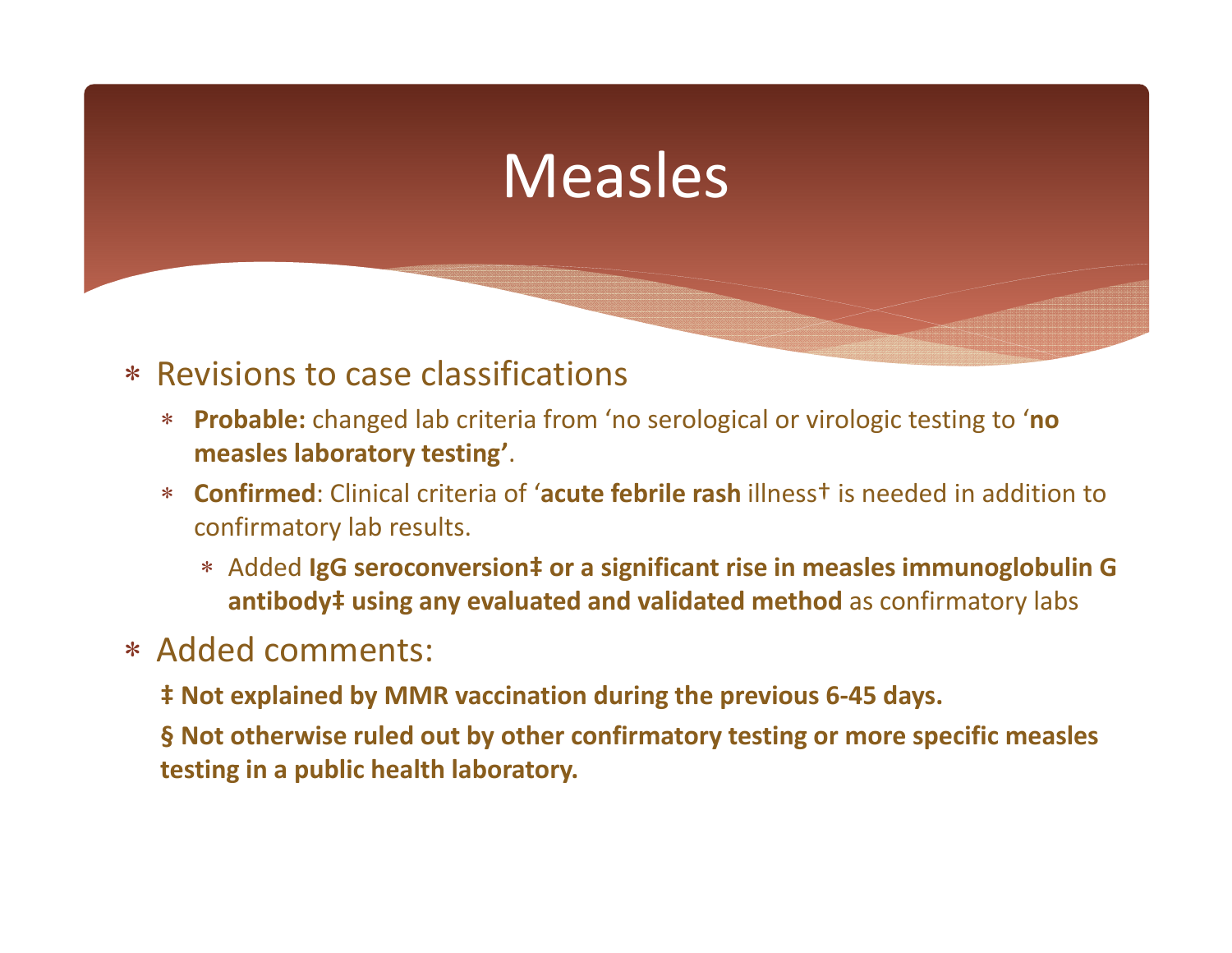### Novel Influenza A Virus Infection

- Revisions to the laboratory evidence for novel influenza A virus infection:
	- Laboratory testing for the purposes of case classification should use methods mutually agreed upon by CDC and the Council of State and Territorial Epidemiologists (CSTE). **Currently, only viral isolation, RT‐PCR, gene sequencing, or <sup>a</sup> 4‐fold rise in strain‐specific serum antibody titers are considered confirmatory.**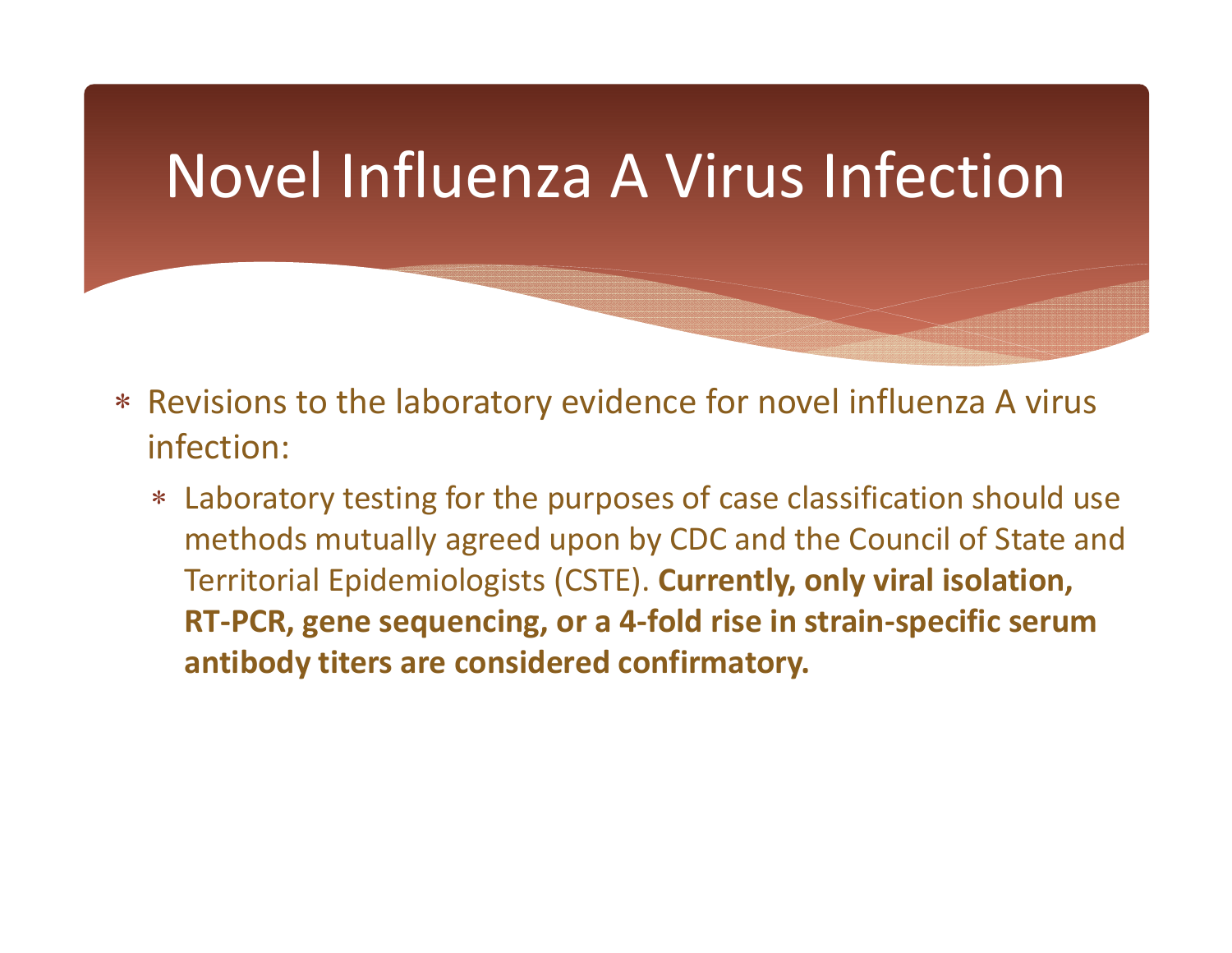### Novel Influenza A Virus

- Revisions to the case classification criteria for <sup>a</sup> probable case
	- **Probable:** A case meeting the clinical criteria and epidemiologically linked to <sup>a</sup> confirmed case, but for which no confirmatory laboratory testing **for influenza virus infection has been performed or test results are inconclusive for <sup>a</sup> novel influenza A virus infection.**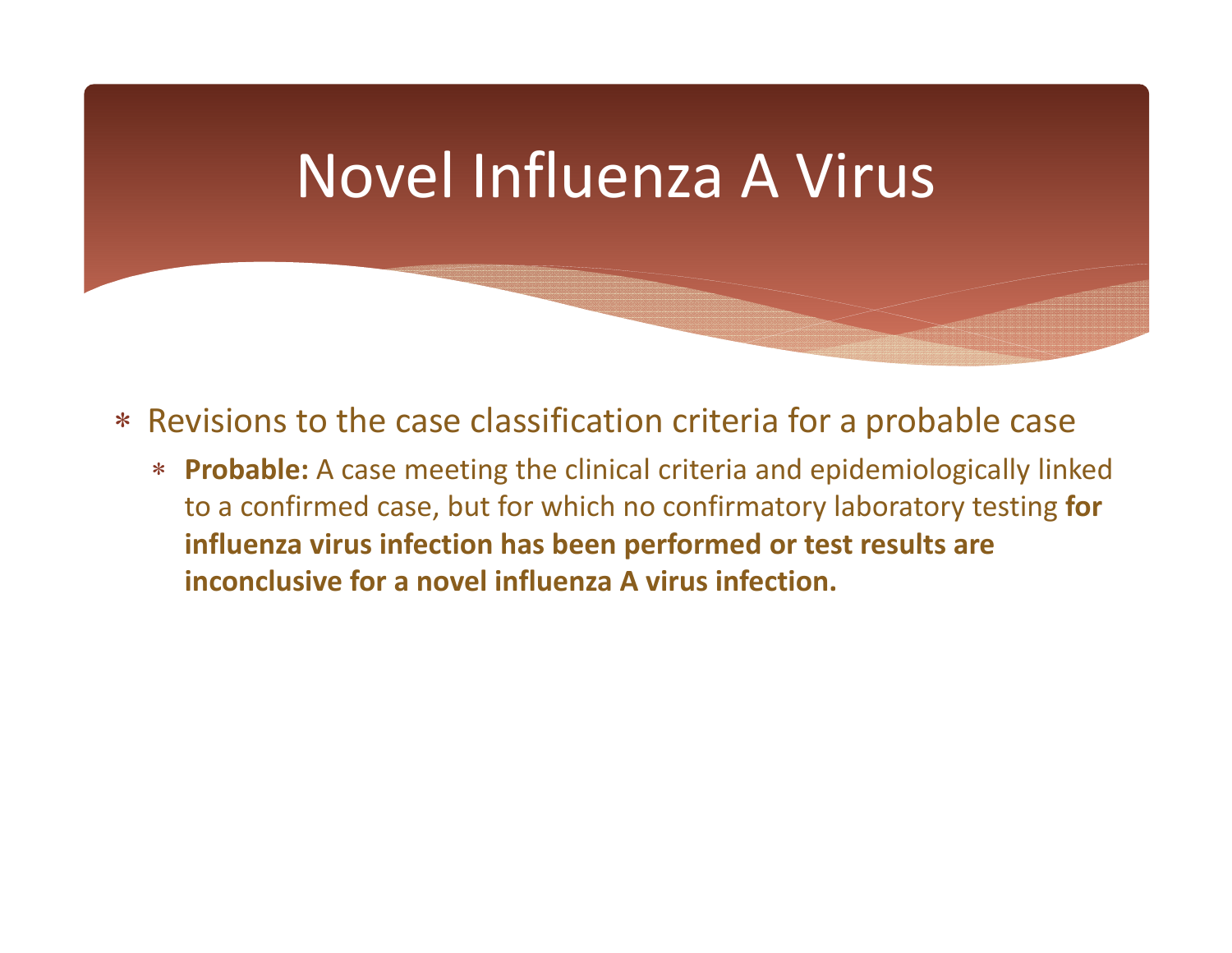### Rubella

- Updates to the confirmed case definition to better align clinical and laboratory evidence of infection with classification criteria
- Changes to confirmed case classification
	- Added **IgG seroconversion** for lab confirmation
- Added comments:
	- **†Not explained by MMR vaccination during the previous 6‐45 days. \*Not otherwise ruled out by more specific testing in <sup>a</sup> public health laboratory.**